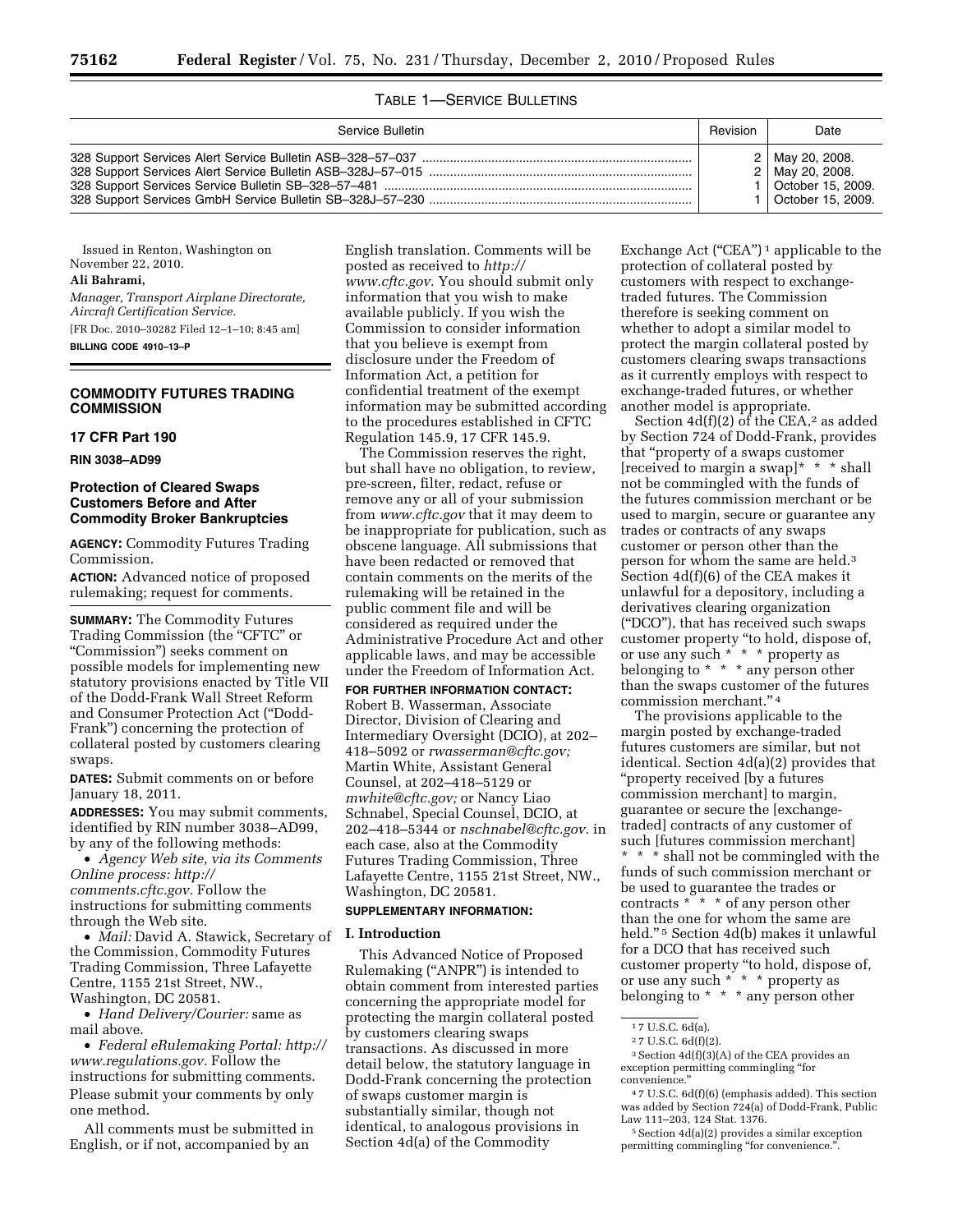than the customers of such futures commission merchant.''

Commission Regulation (''Reg. § '') 1.22 6 prohibits a futures commission merchant ("FCM") from using, or permitting the use, of one futures' customer's funds to margin, guarantee or secure another customer's futures trades or contracts. Thus, if a futures customer sustains losses sufficient to cause it to have a debit balance (i.e., the customer owes the FCM money), the FCM must deposit its own capital to ''top up'' the loss. Pursuant to existing industry custom and Reg § 1.20(b), however, futures commission merchants (''FCMs'') segregate futures customer property posted as collateral with a DCO on an omnibus basis: Such property is treated separately from the property of the FCM, but futures customers are treated as a group, rather than individually.

Thus, if a futures customer suffers sufficient losses that the customer's debit balance exceeds the FCM's available capital, and such customer (the ''defaulting customer'') fails to promptly pay such loss, the FCM may, as a practical matter, be unable to ''top up'' the loss, and the FCM may be unable to make a required payment to a DCO with respect to that FCM's customer account. Such an FCM would then be a defaulter to the DCO (a ''Defaulting FCM''). In case of such an FCM default in the futures customer account, the DCO is permitted to use the collateral of all customers of the Defaulting FCM to meet the net customer obligation of the Defaulting FCM to the DCO (including the use of any customer gains to meet customer losses), without regard to which customers gained or lost, or which customers defaulted or made full payment.

In such a case, customers of the Defaulting FCM other than the defaulting customer may lose collateral they have posted with the Defaulting FCM, and/or gains on their positions. The risk these other customers face shall be referred to as "fellow-customer risk."

## **II. Maximizing Customer Protection and Minimizing Cost**

In considering how to implement Section 4d(f) of the Dodd-Frank Act, the Commission and its staff have heard countervailing concerns from various stakeholders. Some customers have noted that, in the context of uncleared swaps that they currently engage in and may be obligated to clear under

Dodd-Frank 7—they are able to negotiate for individual segregation, with independent third parties, of collateral that they post for such uncleared swaps. These customers contend that it is inappropriate that they should be subject to an additional risk (fellowcustomer risk) when clearing their positions.8 Pension funds, in particular, are concerned about their obligations under the Employee Retirement Income Security Act, and about having their collateral used to subsidize others.9

FCMs and DCOs, on the other hand, point out that models of protecting swaps customer collateral that are different from the current model for protecting futures customer collateral would bring significant added costs, which they aver would ultimately be borne by the customers. Moreover, the use of fellow-customer collateral is included in existing DCO models for dealing with member defaults. The Commission has proposed to require DCOs to maintain default resources sufficient to

[e]nable the derivatives clearing organization to meet its financial obligations to its clearing members notwithstanding a default by the clearing member creating the largest financial exposure for the derivatives clearing organization in extreme but plausible market conditions.10

Systemically-important DCOs would be required to maintain default resources sufficient to cover a default by the two clearing members creating the largest combined financial exposure in such conditions.11

Typically, DCOs use a variety of resources in addressing defaults arising from a member's customer account.12 These resources, which are frequently referred to as a "waterfall," typically include, in order, the property of the Defaulting Member, the margin posted on behalf of all of that members' customers, a portion of the capital of the DCO, and the default fund contributions of other members of the DCO.13

9Roundtable at 18 (Statement of Mr. Szycher).

10*See Financial Resources Requirements for Derivatives Clearing Organizations,* 75 FR 63113, 63118 (proposed regulation 39.11(a)(1)) (Oct. 14, 2010).

11 *Id.* at 63119 (proposed regulation 39.29(a)).

12Customers would not be exposed to loss in the case of a default arising from their FCM's proprietary account.

If the collateral of non-defaulting swaps customers is not available as a default resource, DCOs will need to change their models for sizing their default waterfalls, and/or the size of the components of those default waterfalls. One means to do this would be to increase the collateral required to margin each customer's positions. One DCO estimated that it might need to increase collateral from a 99% confidence level to a 99.99% confidence level, which would cause an increase in required collateral of approximately 60%.14 These increases in required margin levels would be passed on to customers, as an FCM is required to collect margin from a customer at a level no less than that imposed by the clearing house on the clearing member FCM. The Commission requests that DCOs provide data in support of their assertions.

An alternative approach to reacting to changes in the model for sizing default waterfalls would be to increase clearing members' default fund contributions. FCMs note that if they are required to commit added capital to clearing, they would pass such costs on to customers. Certain models for protecting collateral posted by customers clearing swaps could also cause significant added administrative costs, in requiring more transactions per customer every day, which costs would also be passed on to customers.15 The Commission requests that FCMs provide data supporting these assertions.

The Commission is seeking to achieve two basic goals: Protection of customers and their collateral, and minimization of costs imposed on customers and on the industry as a whole. It is considering four models of achieving these goals with respect to cleared swaps. These are listed in order below, from most protective of customer collateral to least protective of customer collateral.

Each of these various models would potentially impose different levels of costs upon the various parties—*i.e.,*  customers, FCMs, and DCOs—both preand post-default. Accordingly, the Commission seeks to obtain further information about the costs and benefits of such models.

### **III. Description of the Models**

The Commission seeks comment on each of the following four potential models, as well as any additional models that may be proposed by commenters:

<sup>6</sup> 17 CFR 1.22.

<sup>7</sup>*See generally* CEA 2(h), added by Dodd-Frank 723(a).

<sup>8</sup>*See, e.g., Staff Roundtable on Individual Customer Collateral Protection* (''Roundtable'') at 20–21 (Statement of Mr. Szycher), 12, 79 (Statements of Mr. Kaswell), 10 (Statement of Mr. Thum), *available at [http://www.cftc.gov/](http://www.cftc.gov/LawRegulation/DoddFrankAct/OTC_6_SegBankruptcy.html) [LawRegulation/DoddFrankAct/OTC](http://www.cftc.gov/LawRegulation/DoddFrankAct/OTC_6_SegBankruptcy.html)*\_ *6*\_*[SegBankruptcy.html.](http://www.cftc.gov/LawRegulation/DoddFrankAct/OTC_6_SegBankruptcy.html)* 

<sup>13</sup>*See, e.g.,* CME Rule 802.

<sup>14</sup> *See, e.g.,* Roundtable at 137–138 (Colloquy between Ms. Taylor and Mr. Maguire).

<sup>15</sup> *See, e.g.,* Roundtable at 62–73 (Statements of Ms. Burke).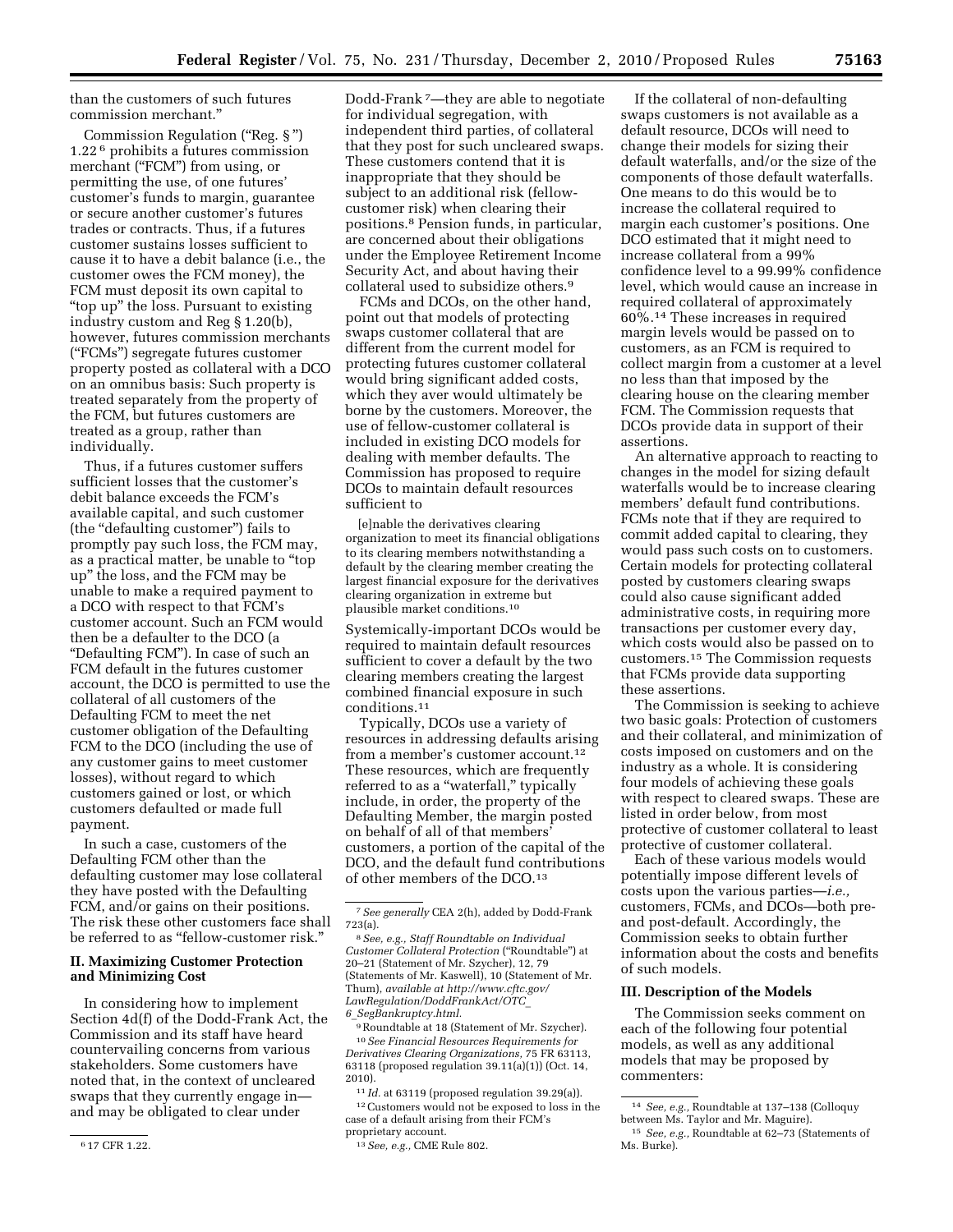(1) *Full Physical Segregation*—Each customer's cleared swaps account, and all property collateralizing that account, is kept separately for and on behalf of that cleared swaps customer, at the FCM, at the DCO, and at each depository.

a. *Impact on Customers' Risk:* Each customer is protected from losses on the positions or investments of any other customer.

b. *Impact on DCO Default Resources:*  The collateral attributable to any nondefaulting customer is not available as a DCO default resource

(2) *Legal Segregation With Commingling*—The collateral of all cleared swaps customers of an FCM member of a DCO is *kept* on an omnibus basis, but is attributed to each customer based on the collateral requirements, as set by the clearinghouse, attributable to each customer's swaps.

a. *Process:* Payments and collections *of* both initial margin and variation margin between the DCO and its member FCMs customer accounts are made on an omnibus basis. Each FCM member reports to the DCO, on a daily basis, the portfolio of rights and obligations attributable to each cleared swaps customer. The performance bond collateral required at the DCO for each customer's swaps is a function, defined by the DCO, of that portfolio of rights and obligations. The collateral required for all of an FCM member's customers is the sum of the collateral requirements for each of such customers.

b. *Posting Collateral:* 

i. The FCM may post the total required customer margin on an omnibus basis, without regard to the customer to whom any particular item of collateral (*e.g.,* a particular security) belongs.

ii. If the FCM loans to a customer any portion of the property necessary to margin that customer's positions, that collateral is treated at the DCO as belonging to the customer, and at the FCM as a debt from the customer to the FCM.

iii. The DCO may require an FCM to post its own capital as collateral for its guarantee of its customers.

c. *Use of Collateral in Case of Default*—If the FCM defaults, the DCO must treat each customer's swaps positions, and related margin (based on the positions reported as of the day previous to the default) individually, debiting each customer's account with losses attributable to that customer's positions, and crediting each customer's account *with* gains attributable to that customer's positions. However, if the value of the margin account is reduced below the required level as a result of

market fluctuations in the value of the collateral, the margin attributed to each customer would be adjusted accordingly on a pro rata basis. The DCO has recourse to any collateral posted by the FCM as part of its own capital.

d. *Transfer or Return of Positions and Collateral*—The DCO may, at its election, transfer the swaps positions and *related* collateral of any or all of the defaulting FCM's customers to a willing transferee, or liquidate such swaps positions and return the remaining collateral to the FCM (or its trustee in bankruptcy).

e. *Impact on Customers' Risk*—Each customer of the defaulting FCM is protected from losses on the positions *of*  other customers, but bears some risk of loss on the value of collateral (subject to the investment restrictions of Commission Regulation 1.25).16

f. *Impact on DCO Default Resources*— The remaining collateral attributable to each of the defaulting FCM's customers is not available as a DCO Default Resource.

(3) *Moving Customers to the Back of the Waterfall*—This model is similar to Model 2 above, Legal Segregation With Commingling, with two modifications:

a. The DCO may use the remaining *collateral* attributable to each of the defaulting FCM's customers as a DCO default resource.

b. Before using the remaining *collateral* attributable to any customer, however, the DCO must first apply (i) the DCO's contribution to its default resources from its own capital and (ii) the guarantee fund contributions of all members of the DCO.

c. *Impact on Customers' Risk*—Each customer of the defaulting FCM is protected from losses on the positions of other customers, except in the most extreme of circumstances (a default which consumes the DCO's guarantee fund), in which case the customers are at risk of losing their collateral. Customers also bear some risk of loss on the value of collateral (subject to the investment restrictions of Regulation 1.25).

d. *Impact on DCO Default Resources*—The remaining *collateral*  attributable to each of the defaulting FCM's customers is available as a DCO Default Resource. Because the total required default resources (including the DCO's contribution and the guarantee fund) are substantial,17 the remaining collateral of customers will only be used in the case of an extremely large default.

(4) *Baseline Model*—The current approach to futures. The rights and obligations arising out of the cleared swaps positions of all cleared swaps customers of an FCM member of a DCO, as well as the money, securities and other property collateralizing such rights and obligations, are held at the DCO on an omnibus basis. The DCO has recourse to all such collateral in the event of any failure of the FCM member to meet a margin call (initial or variation) with respect to the FCM's cleared swaps customer account at that DCO.

a. *Impact on Customers' Risk*—Each *customer* of the defaulting FCM is exposed to loss of their collateral due to losses on the positions of other customers. Customers also bear some risk of loss on the value of collateral (subject to the investment restrictions of Regulation 1.25).

b. *Impact on DCO Default Resources*—The *remaining* collateral attributable to each of the defaulting FCM's customers is fully available as a DCO default resource, and may be used before the DCO's contribution or the default fund contributions of other clearing members.

# **IV. Cost and Benefit Questions**

The Commission seeks comment on all of the following questions from all members of the public, but will direct specific questions to three particular groups of stakeholders:

(1) Cleared Swaps Customers, including asset management firms and others who may act on their behalf.

(2) FCMs who currently intermediate swaps on behalf of customers, or who intend to do so in the future, or trade organizations with FCM members.

(3) DCOs.

#### *1. For Cleared Swaps Customers*

a. What are the benefits of *each* of the models relative to the baseline model and relative to other models?

b. What costs would you expect to incur for each of the models relative to the baseline model? Please provide a detailed basis for that estimate.

c. How should the Commission balance such costs and benefits?

## *2. For FCMs*

For Each Model (Other Than the Baseline Model)

a. Compliance:

i. What compliance activities (including gathering of information) would you need to perform as a result of that model that you do not perform now (*i.e.,* as part of the baseline model).

ii. What is a reasonable estimate of the initial and annualized ongoing cost of

<sup>16</sup> 17 CFR 1.25.

<sup>17</sup>*See supra* footnotes 10–11.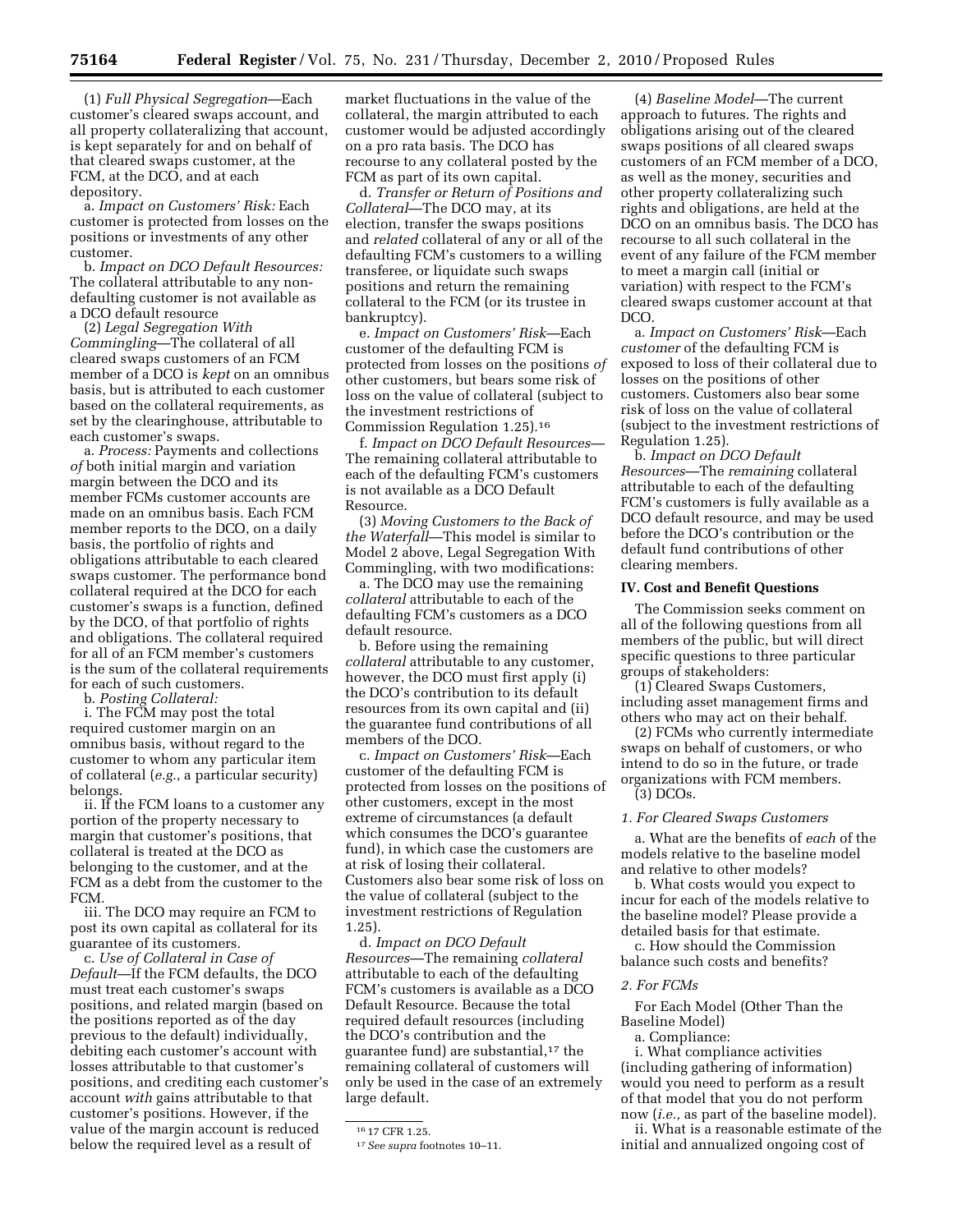such incremental activities (relative to the baseline model) for your institution? Please provide a detailed basis for that estimate.

iii. How can such costs be estimated industry-wide? Please provide a detailed basis for that estimate?

b. Risk environment:

i. How do you see the industry adapting to the risk changes attendant to the model?

ii. What types of costs would you expect your institution to incur if the industry adapts to that model in the most efficient manner feasible? How are these costs different from the costs you would incur under the baseline model?

iii. What is a reasonable estimate of the initial and annualized ongoing incremental cost incurred by your institution? Are these costs the same for each FCM clearing member, or a function of activity level? Please provide a detailed basis for that estimate.

iv. How can such costs be estimated industry-wide? Please provide a detailed basis for that estimate?

c. What benefits does the model present relative to the baseline model, and relative to other models?

### *3. For DCOs*

For Each Model (Other Than the Baseline Model)

a. Compliance (internal):

i. What compliance activities (including gathering of information) would you need to perform as a result of that model that you do not perform now (*i.e.,* as part of the baseline model)?

ii. What is a reasonable estimate of the initial and annualized ongoing cost of such incremental activities (relative to the baseline model) for your DCO? Please provide a detailed basis for that estimate.

b. Compliance (members):

i. What compliance activities (including gathering of information) would you expect each of your members to perform as a result of that model that they do not perform now (*i.e.,* as part of the baseline model).

ii. What is a reasonable estimate of the initial and annualized ongoing cost of such incremental activities (relative to the baseline model) for each such member? Do these costs vary with the member's level of activity? How? Please provide a detailed basis for your estimates.

iii. What is a reasonable estimate of the initial and ongoing costs of such activities across your membership? May there be some members who do not incur these costs? Please provide a detailed basis for these estimates.

c. Changes to default management structure:

i. What changes to your default management structure (relative to the baseline model) would the model require?

ii. Costs to the DCO

1. What types of costs would these changes impose on the DCO if the industry adapts to that model in the most efficient manner feasible? How are these costs different from the costs the DCO would incur under the baseline model?

2. What is a reasonable estimate of the initial and annualized ongoing incremental cost to the DCO? Please provide a detailed basis for that estimate.

iii. Costs to members

1. What types of costs would these changes to the DCO's default management impose on members if the industry adapts to that model in the most efficient manner feasible? How are these costs different from the costs the members would incur under the baseline model?

2. What is a reasonable estimate of the initial and annualized ongoing incremental cost to each member? Are these costs the same for each member, or are they a function of activity level? Please provide a detailed basis for that estimate.

3. What is a reasonable estimate of the initial and ongoing costs of such activities across your membership? May there be some members who do not incur these costs? Please provide a detailed basis for these estimates.

iv. To what extent do the costs identified above represent increased costs to the system as a whole (*i.e.,*  customers, FCMs, and DCOs considered together) and to what extent do they represent a shift of risk and/or cost between those groups?

b. What benefits does the model present relative to the baseline model, and relative to other models?

For all commenters:

2. *Optional Models* 

A point frequently raised is that individual customer protection should be made available on an optional basis. There are questions as to how such a model could be implemented, and how the costs imposed by a customer obtaining individual protection could be attributed to—and charged to—that customer. For example, in the "Full Physical Segregation'' and ''Legal Segregation with Commingling'' models discussed above, a significant portion of the marginal costs may arise from the fact that the collateral posted by the opting-out customer would not be available in the event of a default

caused by other customers of the same FCM. How could a payment by the opting-out customer be used to address the changes to the DCO's default management structure that would be attributable to that opting out? Considered from another perspective, how much cost would be avoided from an optional as contrasted to a mandatory implementation of each of the models above? Also, what would be the effect on customers of an FCM in bankruptcy if different DCOs of which the FCM was a member adopted different voluntary models? If a marketplace in which varying models were in use was otherwise desirable, what changes to the Regulation Part 190 rules regarding bankruptcy account classes could or should be made to accommodate such variety?

# 3. *Moral Hazard: Customers riskmanaging their FCMs:*

Another point frequently raised is that customers should risk-manage their FCMs, and provide market discipline by doing business with FCMs that pose less risk. DCOs already monitor the eligibility of their members, supervising the member's risk relative to collateral and capital, and considering members' risk management.18 The Commission is aware of concerns that, if the risk that customers will lose swaps collateral posted at an FCM is minimized, there will be less incentive for FCMs to maintain capital in excess of the minimum levels required by the Commission and the DCOs of which such FCMs are members. These concerns lead to a number of questions:

a. To what extent would each model lead to moral hazard concerns? How, if at all, could such concerns be addressed?

b. Are the capital requirements currently imposed by the Commission on FCMs and by DCOs on their clearing members sufficient? If not, what steps should DCOs or the Commission take to address this insufficiency?

c. Do the rules and procedures of DCOs currently provide adequate tools and incentives for DCOs to supervise their clearing members so as to mitigate the risk of default? If not, what steps should DCOs or the Commission take to address this inadequacy?

In analyzing costs, the Commission needs to consider the additional cost incurred by customers risk-managing their FCMs on an initial and ongoing

<sup>18</sup>*See* Sections 5b(c)(2)(C)(i)(I), (c)(2)(C)(ii), (c)(2)(D) of the CEA (participant eligibility and risk management).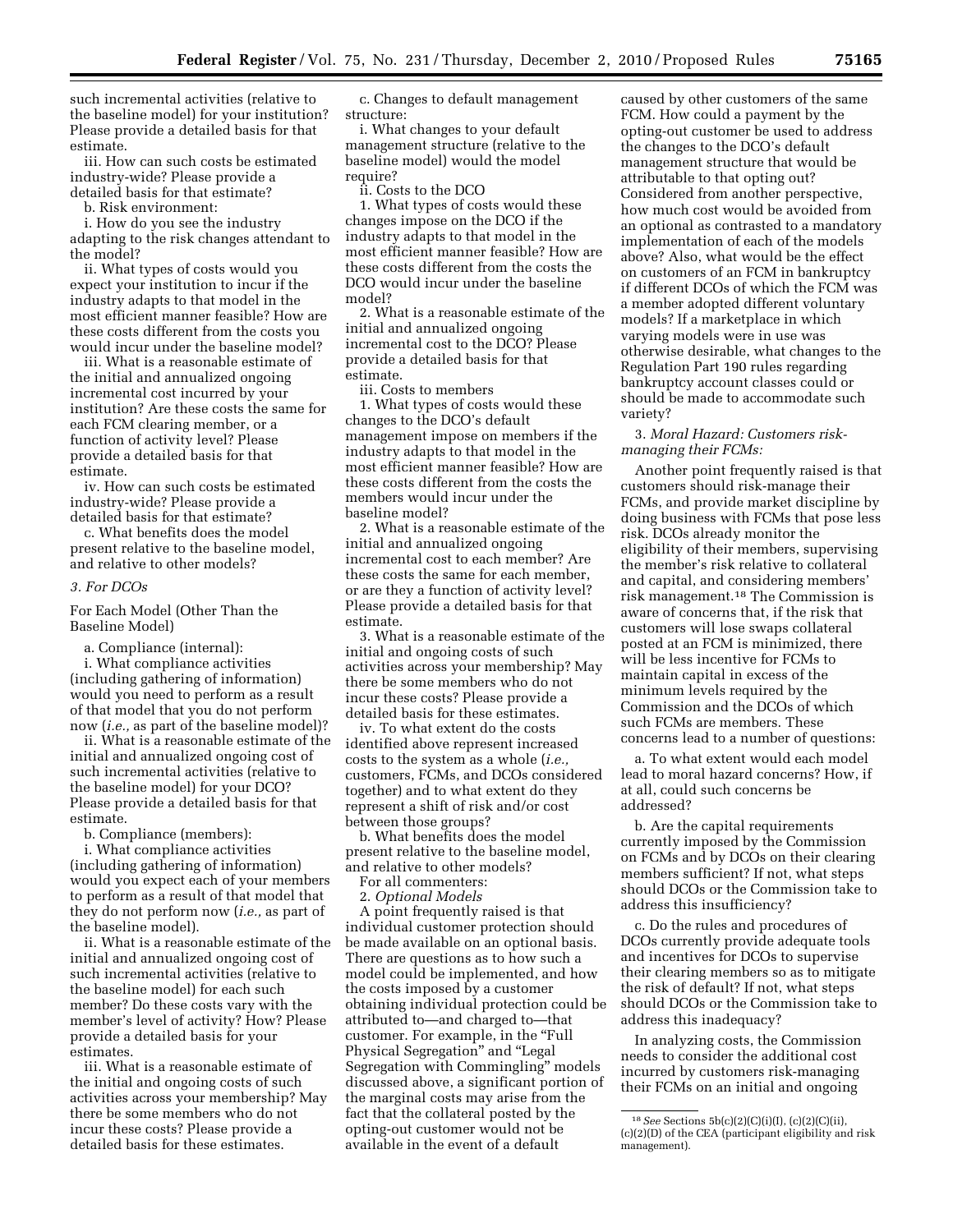basis.19 This leads to a number of questions:

d. What information would each customer need, on an initial and an ongoing basis, to effectively manage the risk posed by fellow-customers at an FCM?

e. What information should be provided to each customer regarding the FCM's risk management policies, and how those policies are, in fact, implemented with respect to other customers, on both an initial and ongoing basis?

f. What information should be provided to each customer regarding fellow-customer risk, on both an initial and ongoing basis?

g. What is or would be the cost, per customer, on an annualized basis, of conducting this risk management?

h. What is or would be the cost to the industry as a whole, on an annualized basis, of customer-conducted FCM risk management?

### **V. Other Questions**

1. Did Congress evince an intent as to whether the Commission should adopt any one or more of these models?

How do commenters view Interpretation 85–3, and how should it inform the rulemaking on segregation of collateral for cleared swaps customers? (A copy of this interpretation is attached as an appendix to this Request for Comment.)

Issued in Washington, DC, on November 19, 2010, by the Commission.

# **David A. Stawick,**

*Secretary of the Commission.* 

#### **APPENDIX**

### **Interpretative Statement, No. 85–3, Regarding the Use of Segregated Funds by Clearing Organizations Upon Default by Member Firms. (OGC Aug. 12, 1985)**

Use of Segregated Funds by Clearing Organizations Upon Defaults By Member Firms

The rights of a clearing organization to make use of margin funds deposited by a clearing member firm that has defaulted on an obligation to the clearing organization are defined by the rules and by-laws of the clearing organization subject to limitations imposed by the Commodity Exchange Act (''Act'') and the rules and regulations promulgated thereunder, 17 CFR 1, *et seq.*  (1984). Clearing organization rules and bylaws commonly provide that upon the failure of a member firm to satisfy an obligation owed the clearing organization, the clearing organization may use all margin funds and property of the member firm within the clearing organization's custody to satisfy the firm's obligations to the clearing

organization. In our view, Section 4d(2) of the Act does not preclude the clearing organization from applying all margin deposits of a defaulting firm to discharge such firm's obligations on behalf of the customer account for which they were deposited with the clearing organization. The clearing organization may be precluded from exercising such rights in limited circumstances, however, by reason of its knowledge of or participation in a violation of the Act or other provision of law by the defaulting firm or other parties that renders its rights to such funds inferior to those of the clearing firm's customers.

Section 4d(2) of the Act, 7 U.S.C. 6d, defines the manner in which futures commission merchants (''FCMs''), clearing organizations, and other depositories of funds deposited by commodity customers to margin or settle futures transactions, or accruing to customers as the result of such trades, must deal with such funds. Section 4d(2) requires that FCMs ''treat and deal with'' funds deposited by a customer to margin or settle trades or contracts or accruing as the result of such trades or contracts "as belonging to such customer," separately account for such funds, and refrain from using such funds ''to margin or guarantee the trades or contracts, or to secure or extend the credit, of any customer or person other than the one for whom the same are held.'' Section 4d(2) specifically authorizes FCMs to commingle such funds, for purposes of convenience, in the same account or accounts with any bank, trust company or clearing organization of a contract market. This provision also authorizes withdrawals from such funds of ''such share thereof as in the normal course of business shall be necessary'' to margin, guarantee, secure, transfer, adjust, or settle trades or contracts, ''including the payment of commissions, brokerage, interest, taxes, storage and other charges, lawfully accruing in connection with such contracts and trades.''

The final sentence of Section 4d(2) defines the obligations of clearing organizations, depositories and all other recipients of customer margin funds and property in the following terms:

It shall be unlawful for any person, including but not limited to any clearing agency of a contract market and any depository, that has received any money, securities, or property for deposit in a separate account as provided in paragraph (2) of this section, to hold, dispose of or use any such money, securities, or property as belonging to the depositing futures commission merchant or any person other than the customers of such futures commission merchant.

This provision prohibits clearing organizations and all other depositories of customer funds from using such funds to discharge proprietary obligations of the depositing FCM or for any purpose other than to margin, guarantee, secure, transfer, adjust, or settle trades or contracts of the depositing firm's customers, including the payment of commissions and other charges ''lawfully accruing in connection with'' such contracts and trades.

In our view, Section 4d(2)'s provisions with respect to clearing organizations' treatment of customer funds must be construed in light of the fact that clearing organizations' direct customers are, generally, clearing firms, not the ultimate ''customers'' who entered into the futures contracts and options positions accepted for clearance by the clearing organization. Margin deposits posted with clearing organizations by their member firms normally consist, at least in part, of funds belonging to clearing firm customers, whose margin deposits were posted with the clearing firm and subsequently drawn upon by the clearing firm to satisfy its margin obligations to the clearing organization. The clearing organization normally has no direct dealings with such customers and has knowledge neither of their specific identities nor of the extent of their respective ownership interests in margin funds posted by its clearing firms. Consequently, to the extent that Section 4d(2) of the Act requires that clearing organizations use margin deposits on behalf of the "customers of such [depositing] futures commission merchant,'' we are of the view that it requires only that the clearing organization use such funds as the property of the clearing firm's customers collectively, but does not require the clearing organization to treat such funds as the property of the particular customers who deposited them or to whose positions they have accrued.

This view accords with the legislative history of Section 4d(2) of the Act. The Act did not specifically govern the treatment of commodity customer funds by clearing organizations and other depositories of customer margin funds until the enactment of Section 4d(2)'s final paragraph, quoted above, in 1968. The legislative history of this provision reflects Congress's intention to ensure that customer funds would not be used to discharge the general obligations of the FCM or otherwise diverted from their lawful purposes. According to the Senate Report, for example, the amendment was proposed ''to prohibit expressly customers' funds from being used to offset liabilities of the futures commission merchants or otherwise being misappropriated.'' S. Rep. No. 947, 90th Cong. 2d Sess. 7 (1968). *See also* H.R. Rep. No. 743, 90th Cong., 1st Sess. 4–5 (1967).

The Commodity Exchange Authority's Administrator described the 1968 amendment as one which would afford additional protection against a situation presented in the De Angelis salad oil case ''in which one of the banks actually took over funds of customers of one of the brokerage firms to offset liabilities of the firm.'' *Amend the Commodity Exchange Act:* Hearings on H.R. 11930 and H.R. 12317 Before the House Comm. on Agriculture 57 (1967) (Testimony of Alex C. Caldwell, Administrator, Commodity Exchange Authority). The proposed amendment would require that banks and other depositories ''keep separate the funds of the customers and of the brokerage firms which they do not have to do now.'' *Id.* The Act's legislative history thus evinces an intention that depositories treat customers' funds as the property of the

<sup>19</sup>*Cf.* Roundtable at 45–46 (Statement of Mr. Prager) (DCOs have advantages over clients in conducting risk management of FCMs).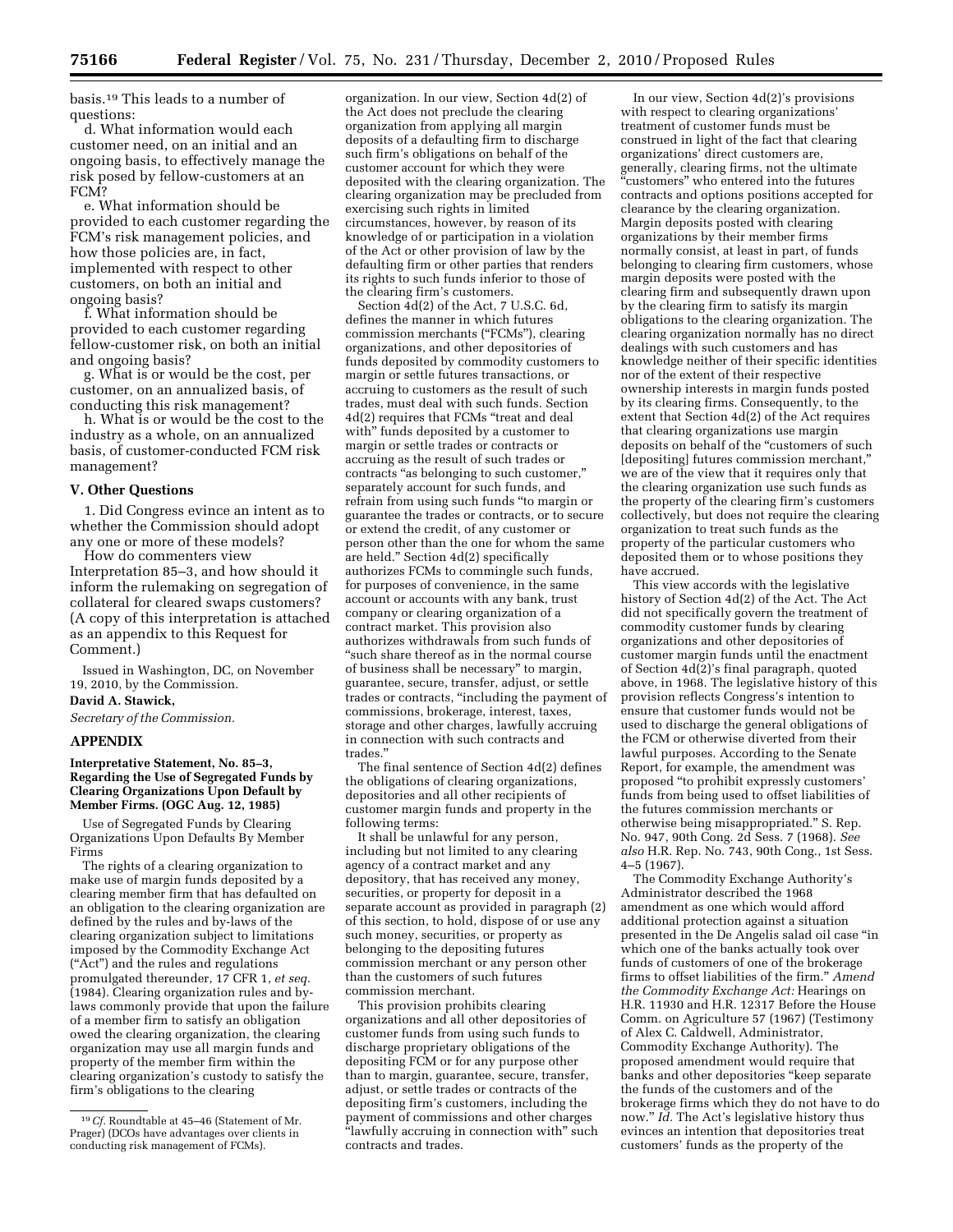customers of the depositing FCM, as distinguished from the FCM's own property or that of any other person.

Our conclusion that Section 4d(2) generally allows clearing organizations to treat customer funds as the property of the depositing firm's customers, collectively, without regard to the respective interests of particular customers, also finds support in the legislative history of the Bankruptcy Reform Act of 1978. In recommending new provisions to govern bankruptcy liquidations of commodity firms, the Commission described the clearing house system then (and now) operant in the futures market as one in which ''a clearing house deals only with its clearing members" and thus "does not know the specific customer on whose behalf a particular contract was entered into by one of its clearing members.'' *Bankruptcy Act Revision:* Hearings on H.R. 31 and H.R. 32 Before the Subcomm. on Civil and Constitutional Rights, House Comm. on the Judiciary, 94th Cong., 2d Sess. 2377, 2395 (Statement of William T. Bagley) (1976). The Commission explained that this system allows a clearing organization to use ''whatever funds are on deposit with it on behalf of customers to meet variation margin calls with respect to customers' trades or contracts'' and, following a clearing member default, the defaulting firm's "original margin deposits are immediately available to offset any losses the clearing house might incur'' as a result of answering variation margin calls to the defaulting firm. *Id.* at 2397, 2405.

The Commission's regulations are also consistent with the view that the clearing organization's direct obligations under Section 4d(2) include an obligation to treat customer funds as the property of the depositing FCM's customers but do not include a duty to separately account for or to employ such funds as the property of particular customers. Regulation 1.20(b), 17 CFR 1.20(b) (1984), for example, requires that a clearing organization separately account for and segregate all customers' funds received from a member of the clearing organization to purchase, margin, guarantee, secure or settle the trades, contracts or commodity options of the clearing member's customers and all money accruing to such customers as the result of such trades, contracts, or commodity options ''as belonging to such commodity or option customers,'' and specifies that a clearing organization shall not hold, use or dispose of such customer funds "except as belonging to such commodity or option customers.'' 17 CFR 1.20(b) (1984).1

Regulation 1.22, 17 CFR 1.22 (1984), which precludes FCMs from using or permitting the use of ''the customer funds of one commodity and/or option customer to purchase, margin, or settle the trades, contracts, or commodity options of, or to secure or extend the credit of, any person other than such customer or option customer,'' refers only to FCMs and, hence, does not govern clearing organizations or other depositories of customer funds.2

Our conclusion that Section 4d(2) does not preclude a clearing organization from using all margin funds deposited by a clearing member firm to satisfy obligations arising from the account for which such funds were deposited reflects the essential function of margin deposits in the futures markets' clearing system. Clearing organizations generally stand as guarantors of the net futures and options obligations of the member firms and require margin deposits as security for the performance of obligations which, in the event of a member's default, the clearing organization must discharge. Margin deposits at the clearing level thus facilitate the clearing organization's performance of its guarantee obligations, serving to confine losses stemming from a clearing firm default to the defaulting firm and preventing their spread to the market as a whole.

In sum, we conclude that clearing organization rules and by-laws awarding clearing organizations the right to apply all customer margin funds within their custody to satisfy nonproprietary obligations of

2*See also* Regulation 1.36, which governs recordkeeping concerning securities and other property received from customers and option customers. Regulation 1.36 requires FCMs to maintain a record, showing ''separately for each customer or option customer'' the securities or property received, name and address of the depositing customer and other pertinent information. By contrast, clearing organizations with which clearing member firms deposit securities or property belonging to particular customers or option customers of such members in lieu of cash margin are required to maintain records "which will show separately for each member" the date of receipt of such securities and property and other pertinent data but are not required to maintain records of the names of the particular customers of the member firm from whom such securities and property were received.

defaulting clearing firms are not inconsistent with Section 4d(2) of the Act or the Commission's regulations. Clearing organizations' rights with regard to the use of customer margin deposits of their member firms are not, however, wholly unlimited. A clearing organization may not use the margin deposits of one clearing member firm to satisfy obligations of another clearing firm or of any other person. In addition, as noted above, the final paragraph of Section 4d(2) of the Act was enacted to present use of customer funds to satisfy the FCM's own obligations. Consequently, customer margin funds deposited by a member FCM may not be used to margin, guarantee or settle the futures or options transactions or to satisfy any other proprietary obligation of the depositing firm. Such funds must be used to margin, guarantee, secure, or settle trades or contracts of the depositing FCM's customers or for charges ''lawfully accruing in connection with'' such contracts and not for any other purpose.3 Finally, a clearing organization's rights with respect to the use of customer margin funds may be limited in particular circumstances by reason of the clearing organization's knowledge of or participation in a violation of the Act or other provision of law that precludes it from obtaining rights to such funds superior to those of one or more customers of the defaulting clearing member. Such a violation could occur, for example, in circumstances in which the clearing organization received particular margin funds with actual knowledge that the depositing firm has breached its duty under Section 4d(2) to segregate and separately account for customer funds and that the funds in question have been deposited with it to margin, secure, guarantee or settle the trades or contracts of a person other than the customer who deposited such funds or to whom they have accrued. The clearing organization's knowing participation in such use of customer funds could subject it to aiding and abetting liability under Section 13(a) of the Act and would preclude it from obtaining rights to such funds superior to those of the innocent customer.

#### **Statement of Chairman Gary Gensler: Protection of Cleared Swaps Customers Before and After Commodity Broker Bankruptcies**

I support the advance notice of proposed rulemaking concerning protection of collateral of customers entering into cleared swaps. There has been much public input into these matters, but I think it is appropriate to have a formal ANPR soliciting input on a number of options and questions on how best to protect customers' collateral in the event of another customer's default. This is particularly important as we move forward to implement Congress's mandate that for the first time standardized swaps

<sup>1</sup>To the extent that the final sentence of Regulation 1.20(a), 17 CFR 1.20(a) (1984), may be read to require that clearing organizations treat customer funds as the property of the particular customer who deposited them, we consider it inconsistent with Regulation 1.20(b), which more specifically addresses the obligations of clearing organizations, and with this agency's view of clearing organizations' obligations. The current language of Regulation 1.20(a)'s final sentence apparently reflects an unintentionally broad modification of that provision made in connection with amendments of a number of Commission regulations to reflect establishment of the Commission's exchange-traded options program. Until these 1981 revisions of the Commission's

regulations, Regulation 1.20(a)'s last sentence referred to ''customers'' in the plural, made no express reference to clearing organizations and was substantially consistent with the final sentence of Section 4d(2). The Commission's proposed rules regarding exchange-traded options would have modified this language only to the extent of including option customers within its protections: ''Nor shall any such funds be held, disposed of, or used as belong [sic] to the depositing futures commission merchant or any person other than the commodity or option customers of such futures commission merchant.'' 46 FR 33315 (1981). As adopted, however, the Commission's final rules concerning the regulation of exchange-traded commodity options included Regulation 1.20(a)'s final sentence in its current form, a modification that apparently was not intended to be substantive. In the preamble to these rules, the Commission stated that it was adopting revised Regulations 1.20 through 1.30 "essentially as proposed." 46 FR 54508 (1981). We suggest that a technical amendment to Regulation 1.20(a) be proposed in the near future to conform its final sentence to its intended meaning.

<sup>&</sup>lt;sup>3</sup>This prohibition includes a proscription against the use of customer margin funds deposited in connection with futures or option transactions to discharge obligations, including customers' obligations, incurred in connection with transactions that are not within the purview of the Act or the rules and regulations promulgated thereunder.